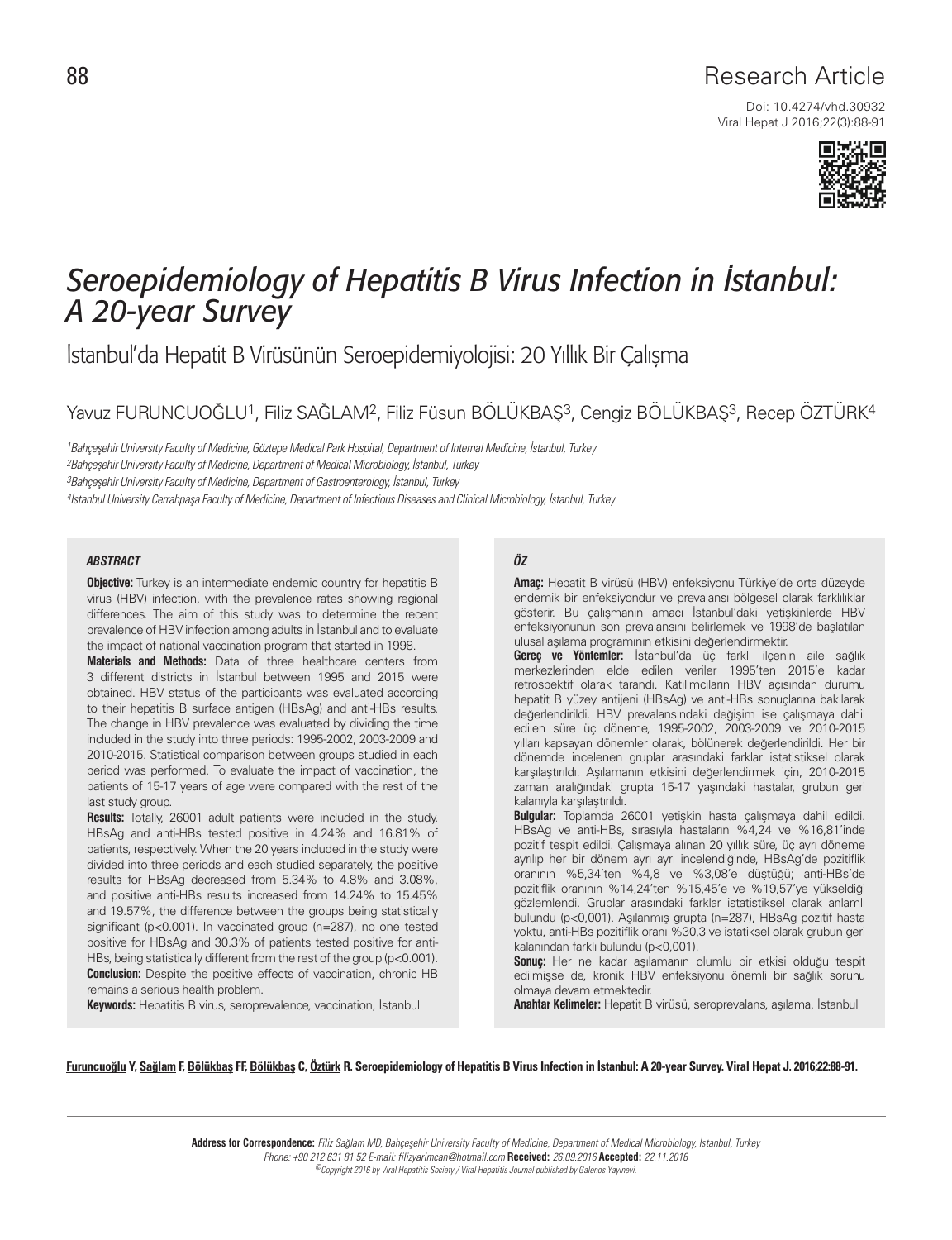# **Introduction**

Hepatitis B (HB) is one of the most common infectious diseases in the world with approximately 2 billion infected people (1,2). HB virus (HBV) is a major pathogen in the etiology of chronic hepatitis and approximately 40% of all chronic HB cases develop cirrhosis, liver failure, or liver cancer (3,4). HB prevalence is highest in sub-Saharan Africa and East Asia; high rates are also found in the Amazon and southern parts of eastern and central Europe. Western Europe and North America have lower prevalence of HBV infection (1). Turkey is one of the countries with intermediate (28%) endemicity for HB. It is determined that the overall rate of HB surface antigen (HBsAg)-positive population in Turkey is 4.6%. Wide range of seropositivity, from 3% to 12%, has been reported in different studies. These studies were performed in specific populations and in certain cities, and HBV prevalence changes according to the region of the country and the occupation of the population studied (2,5,6,7,8,9,10). An effective and safe vaccine against HBV has been available since 1982. In Turkey, a national vaccination program for HBV was launched in 1998. All infants are vaccinated at birth, at 1 month and at 6 months of age; adults are vaccinated on request.

The aim of our study was to determine the HBV prevalence in İstanbul by studying a large population that do not belong to specific occupational group such that can better represent the general population; also, we aimed to evaluate the periodical change in seroprevalence of HBV markers over 20 years, and to determine the effect of HBV vaccination.

# **Materials and Methods**

After obtaining the local Ethics Committee Approval, HBsAg and anti-HBs results of patients having applied to the healthcare centers in the Fatih, Üsküdar and Kadıköy districts of İstanbul were obtained from the patients' file records. Although being called differently throughout the time period of the study, "family health centers" in 2015, are the centers where primary care health service is given. Because of the characteristics of the patient population (regular check-up, chronic disease follow-up), the parameters, such as anti-HBc, HB envelope antigen (HBeAg) and anti-HBe, were not evaluated. The patient's serum samples were studied using an automatic analyzer (Abbott C8000).

Three periods, namely 1995-2002, 2003-2009 and 2010-2015, were determined and studied separately. Adult patients between the ages of 15 and 90 years were included and children, accepted as individuals younger than 15 years of age, were excluded from the study. All patients whose HBV records were available were included in the study.

## **Statistical Analysis**

The sex ratios and mean age of each group were determined. HBsAg and anti-HBs prevalence was determined for each group and compared statistically calculating chi-square value on Microsoft Excel (2011). After forming the contingency tables by determining expected frequencies, the deviances of each cell of the table were calculated and the general sum representing the chi-square value was converted to p value using quick p value calculator on web (11). The comparison was done for female patients, male patients and total numbers separately for both HBsAg and anti-HBs prevalence. Patients being 15-17 years old in the last group represented the patients having been vaccinated as a part of national vaccination program for HBV that started in 1998. This group of patients was also evaluated separately. Those patients were compared with the rest of the group by one-sample t-test. A p value of less than 0.05 was considered statistically significant.

## **Results**

Totally, 26001 patient's HBsAg and anti-HBs results were evaluated (8791 females and 17210 males). The prevalence of HBsAg and anti-HBs in all of the patients included and according to the sex is presented in Table 1 and Table 2.

The first time interval was the 8-year-period from 1995 to 2002. The average age of patients included was 27±5.2 years. Totally, 5098 patients were evaluated (2951 females and 2147 males), 27 (0.91%) females and 245 (11.41%) males, totally 272 (5.34%) patients tested positive for HBsAg; 343 (11.62%) females and 383 (17.84%) males, totally 726 (14.24%) patients tested positive for anti-HBs.

The second time interval was the 7-year-period beginning from 2003 and ending at 2009. The average age of the patients was 29±6.3 years. Totally, 10843 patients were included (1198 females and 9645 males); HBsAg and anti-HBs tested positive in 4.8% and 15.45%, respectively. Of the females, 46 (3.84%) and 699 (58.35%) tested positive for HBsAg and anti-HBs, respectively. In male patients, those rates were found to be 4.92% and 10.12%, respectively.

The last time interval studied was the 5-year period covering the years from 2010 to 2015. The average age of the patients in this group was  $30\pm5.7$  years. Sixty-eight (1.46%) female patients and 242 (4.47%) male patients, totally 310 (3.08%) patients tested positive for HBsAg and 957 (20.62%) female, 1012 (18.68%) male, totally 1969 (19.57%) patients were found to be positive for anti-HBs. In this group, the patients between 15 and 17 years of age were evaluated separately as vaccinated group and in this group, there were 115 females and 172 males, totally 287 patients. Among those patients, there was no HBsAg-positive patient and anti-HBs positivity rate was determined as 30.3%. Vaccinated group showed a statistically significant difference with the rest of the group for HBsAg and anti-HBs prevalence (p<0.001).

For the total of 20-year period, 1103 out of 26001 patients (4.24%) were HBsAg-positive and 4370 (16.81%) were anti-HBspositive. The positive results for HBsAg decreased from 5.34% to 4.8% and 3.08%, and positive anti-HBs results increased from 14.24% to 15.45% and 19.57% when the whole 20 years included were divided into three different periods, namely 1995-2002, 2003- 2009 and 2010-2015. There was a statistically significant difference in the prevalence rates between the periods (p<0.001).

#### **Discussion**

HBV is still a risk for developing countries and the mode of transmission shows differences in these countries when compared with the developed ones. In developing countries, horizontal and vertical transmissions, in developed countries, parenteral drug use, sexual transmission, hemodialysis and surgical interventions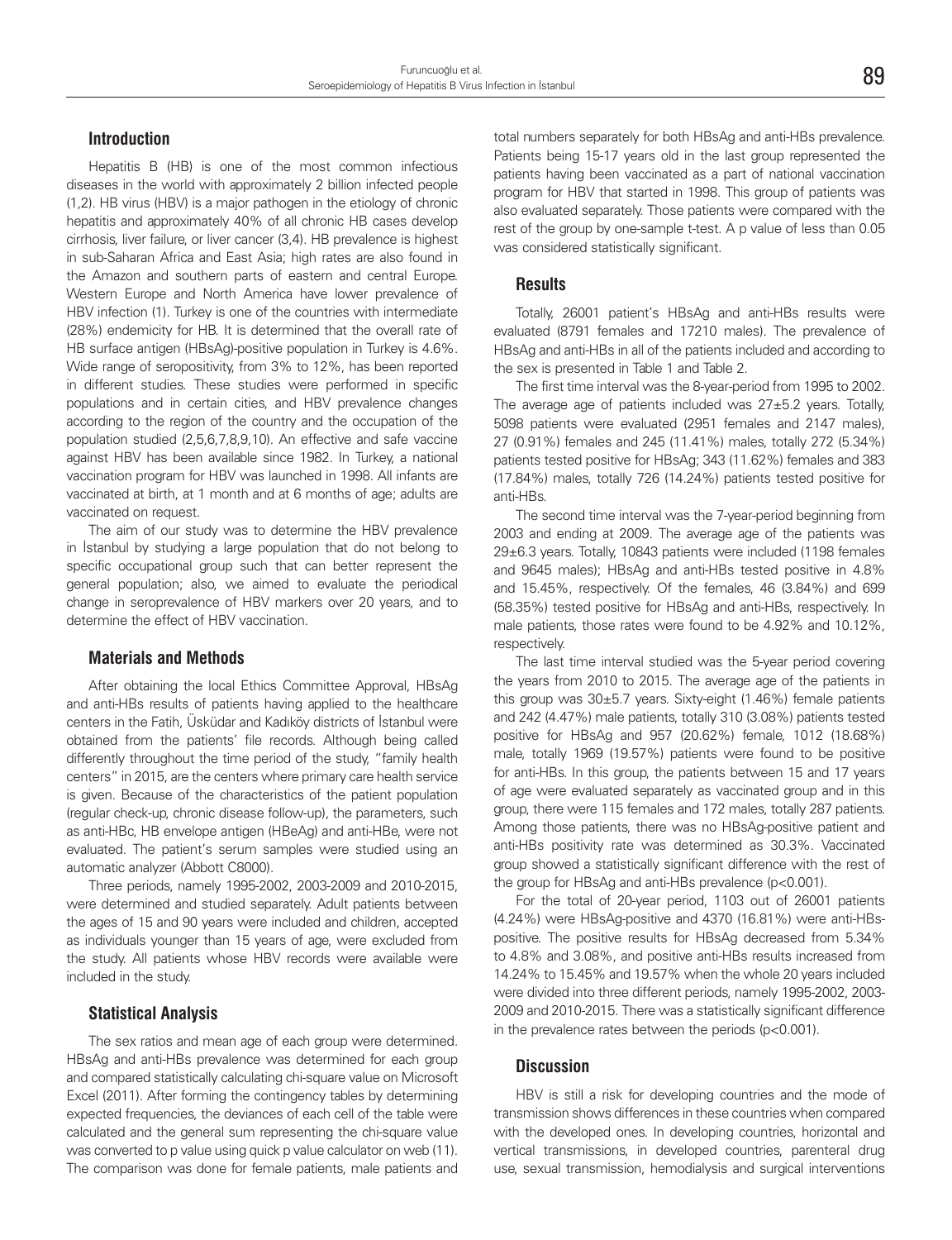are responsible for HBV transmission (12,13). HBV prevalence in Europe and USA was reported to be about 0.1-0.5%, and in Far East, China and tropical countries the HBV prevalence increases to 5-20% (14,15,16). As HBV prevalence shows differences in different geographic areas and countries, it can also be reported different in various areas inside a country. This is the case for Turkey. The large regional differences in HBV prevalence in Turkey are mainly due to differences in socioeconomic status, lifestyles, infrastructure, and access to health services. In a meta-analysis of 399 studies, the estimated overall population prevalence in Turkey was calculated as 4.57%, and the outcomes of the age-specific groups varied from 2.84%, for the 0-14-year olds to 6.36% in the 25-34-year-old group (5).

With the aim to determine the HBV prevalence in İstanbul, the city of Turkey with the highest socioeconomic status, we conducted this study. Also, we wanted to find out the changes in of HBV prevalence in the last 20 years and the effects of national HBV vaccination program (17).

Several studies aiming to determine HB seroprevalence in İstanbul have been conducted. Koçak et al. (18) analyzed HBV seropositivity in blood donation centers in İstanbul from 1987 to 2003 and showed a decrease from 5.98% in 1987 to 2.07% in 2003. Özsoy et al. (19) determined HBV seroprevalence in healthcare workers in a training hospital in İstanbul from 1998 to 2000 as 3%. That rate was 2.1% in blood donors in that hospital for the same period of time. Erden et al. (20) studied HBsAg and anti-HBs frequencies in randomly selected patients attending a university hospital in İstanbul. The prevalence for HBsAg was determined as 6.6% and for anti-HBs as 28.1%. These data belong to the period of the years 1998 to 2001. In a survey from a hospital in İstanbul, the seroprevalence of HBV positivity was determined as 2.39% in blood donors from 1998 to 2004 (21). Another survey performed in İstanbul found HBV seroprevalence as 5% in emergency patients (22). Tigen et al. (23) investigated the HBsAg positivity rate in blood donors in a university hospital in İstanbul from 2004 to 2011. HBsAg positivity rate was found to be 1.54%, decreasing each year. Doğan et al. (24) retrospectively screened the seropositivity rate of HB in pregnant women in İstanbul from 2008 to 2013. The seropositivity was found to be 1.2% for HBsAg and 26.3% for anti-HBs. From the same cohort of that study, we analyzed pregnant women in a separate study and found it to be 1.5% for HBsAg and 11.5% for anti-HBs. Totally, 7605 pregnant women were evaluated for the period of 20 years, from 1995 to 2015 (25). It can be seen that the HBV prevalence is lower in blood donors, probably because those who are aware of their HBV status do not apply for blood donation. The rates are higher in patients and healthcare workers as expected. It also can be seen that the HBV prevalence decreases by time.

The results of our study are important in aspect that they show the change in HBV prevalence in the last 20 years in İstanbul. In the first period studied, 1995-2002, HBsAg was found positive in 5.3% and anti-HBs in 14.2% of patients. Routine newborn HBV vaccination started at that period, in 1998. Since our study group included adults only, the effect of vaccination was not seen and anti-HBs levels were found to be quite low. In the second period, 2003-2009, the effect of the routine vaccination could not be seen, because the study group began with 15-year-old patients. However, the fall in HBsAg prevalence to 4.8% and the increase of anti-HBs prevalence to 15.4% can be explained by the increased awareness of the illness and adult vaccination. In the third period, between 2010 and 2015, the effect of vaccination can be partly observed. In this period, the decrease in the rate of HBsAg-positive patients to 3.08% and the increase in anti-HBs positives to 19.5% were found to be statistically significant (p<0.001).

After vaccination started, good results have been reported from Turkey and all over the world. Since the implementation of national vaccination program for HBV for all children and risk groups, a decline in the prevalence of HBV has been observed (26). A study from the United States shows patterns in the success of vaccination in healthcare workers (27). In our study, we evaluated the vaccinated population in our third group. The patients of 15-17

| <b>Table 1.</b> The seroprevalence of hepatitis B surface antigen in three different periods |                 |       |      |                 |              |       |                 |       |      |  |
|----------------------------------------------------------------------------------------------|-----------------|-------|------|-----------------|--------------|-------|-----------------|-------|------|--|
| <b>Time period</b>                                                                           | <b>Female</b>   |       |      | <b>Male</b>     |              |       | Total           |       |      |  |
|                                                                                              | <b>Positive</b> | Total | %    | <b>Positive</b> | <b>Total</b> | %     | <b>Positive</b> | Total | %    |  |
| 1995-2002                                                                                    | 27              | 2951  | 0.91 | 245             | 2147         | 11.41 | 272             | 5098  | 5.34 |  |
| 2003-2009                                                                                    | 46              | 1198  | 3.84 | 475             | 9645         | 4.92  | 521             | 10843 | 4.80 |  |
| 2010-2015                                                                                    | 68              | 4642  | 1.46 | 242             | 5418         | 4.47  | 310             | 10060 | 3.08 |  |
| 1995-2015                                                                                    | 141             | 8791  | 1.60 | 962             | 17210        | 5.59  | 1103            | 26001 | 4.24 |  |

**Table 2.** The seroprevalence of anti-hepatitis B in three different periods

| <b>Time period</b> | <b>Female</b> |       |       | <b>Male</b>     |       |       | Total           |       |       |
|--------------------|---------------|-------|-------|-----------------|-------|-------|-----------------|-------|-------|
|                    | Positive      | Total | %     | <b>Positive</b> | Total | %     | <b>Positive</b> | Total | %     |
| 1995-2002          | 343           | 2951  | 11.62 | 383             | 2147  | 17.84 | 726             | 5098  | 14.24 |
| 2003-2009          | 699           | 1198  | 58.35 | 976             | 9645  | 10.12 | 1675            | 10843 | 15.45 |
| 2010-2015          | 957           | 4642  | 20.62 | 1012            | 5418  | 18.68 | 1969            | 10060 | 19.57 |
| 1995-2015          | 1999          | 8791  | 22.74 | 2371            | 17210 | 13.78 | 4370            | 26001 | 16.81 |